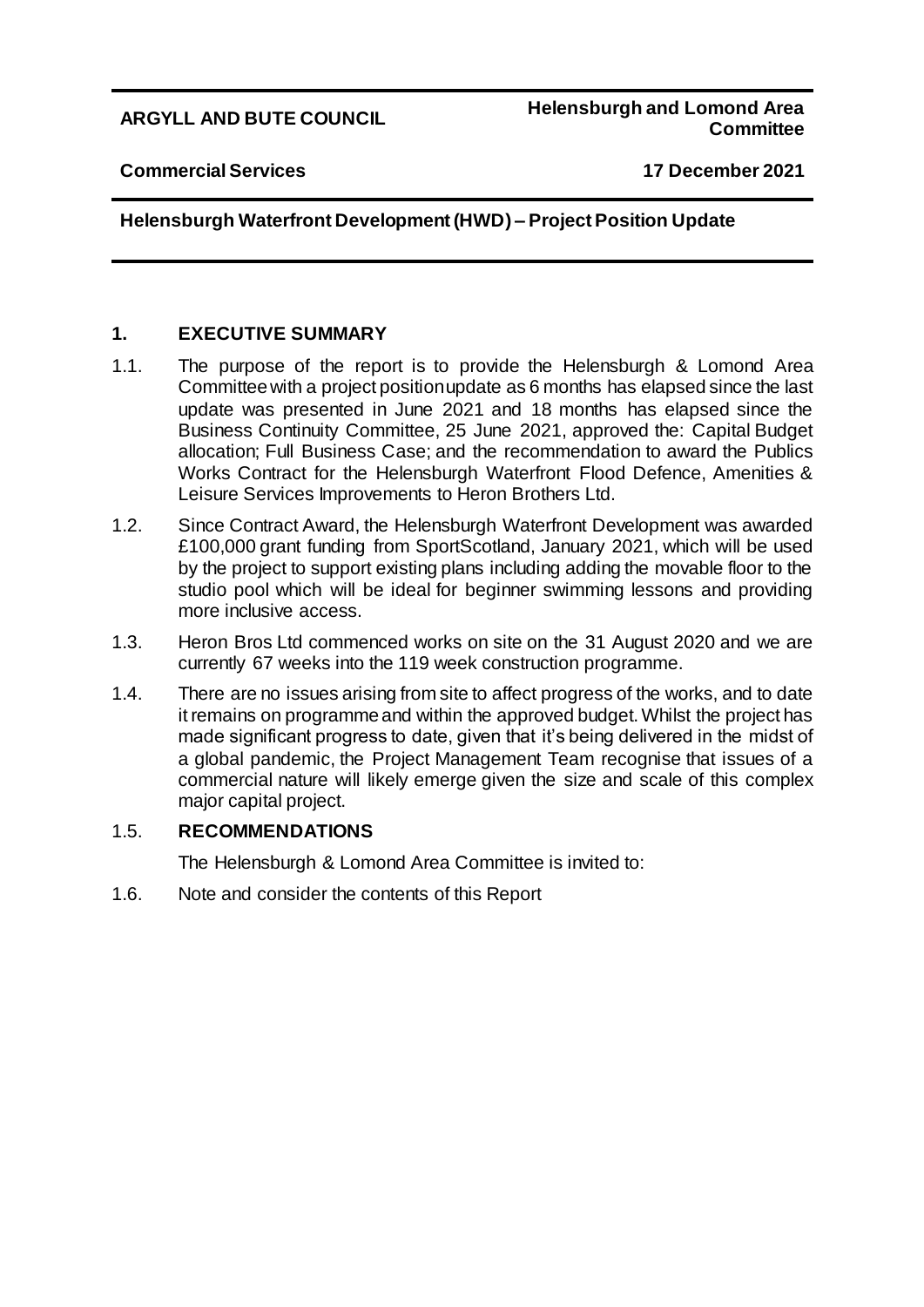### **Commercial Services 17 December 2021**

# **Helensburgh Waterfront Development (HWD) – Project Position Update**

### **2. INTRODUCTION**

- 2.1. The Helensburgh Waterfront Development Project is all about creating a vibrant and attractive waterfront for the town. The main feature of the project will be a new leisure facility incorporating a swimming pool, with associated parking and public realm works to meet the needs of the local community. At the same time the flood defences will be increased to address current and future flooding issues on the site. The new leisure facility will be run on behalf of the Council by LiveArgyll.
- 2.2. The principal aims and objectives for the project are to:
	- Develop Helensburgh as a great place to live, work and visit, by delivering a new state-of-the-art leisure facility and swimming pool which meets the needs of the Helensburgh and Lomond community
	- Add to what has been achieved through other projects such as CHORD and Hermitage Park regeneration, which have created an attractive, vibrant and contemporary town Centre that is attracting residents, businesses and visitors to the area.
	- Encourage additional private sector investment in the waterfront area and town centre
	- Through the steps above, support the Helensburgh and Lomond economy with increased opportunities for existing and new businesses
- 2.3. The purpose of the report is to provide the Helensburgh & Lomond Area Committee with a project position update as 6 months has elapsed since the last update was presented in June 2021 and 18 months has elapsed since the Business Continuity Committee, 25 June 2021, approved the: Capital Budget allocation; Full Business Case; and the recommendation to award the Publics Works Contract for the Helensburgh Waterfront Flood Defence, Amenities & Leisure Services Improvements to Heron Brothers Ltd (**HBL**).

# *BUDGET*

- 2.4. The current budget of £22,367,314, includes £5million awarded from the UK Government Libor Fund, as well as forecast funds arising from the future retail development.
- 2.5. In January 2021 the Helensburgh Waterfront Development was awarded £100,000 grant funding from SportScotland. This additional grant funding will be used to support existing plans; including adding the movable floor to the studio pool, Pool Pods and Changing Places toilet facilities/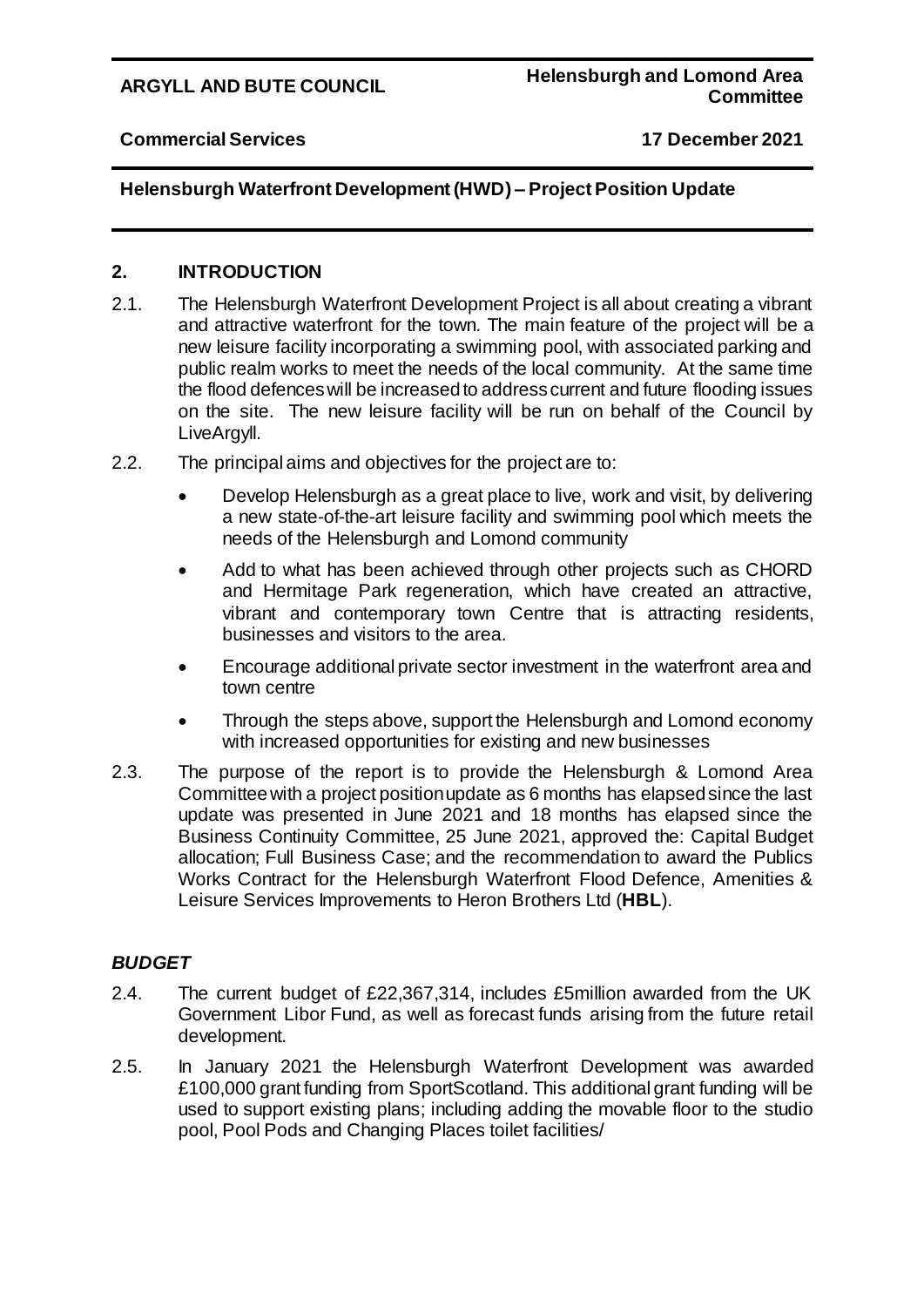# *PROGRAMME*

2.6. HBL commenced works on site on the 31 August 2020 and we are currently 67 weeks into the 119 week programme.

| <b>Description</b>                                                                                      | <b>Duration</b> | <b>Start Date</b> | <b>End Date</b> |
|---------------------------------------------------------------------------------------------------------|-----------------|-------------------|-----------------|
| Construction: Stage 1 - Flood Defences<br>and Stage 2 - Leisure Building                                | 500 days        | 31-Aug-20         | 13-Jul-22       |
| Construction: Staff Migration to New<br>Leisure Building and Familiarisation                            | 19 days         | 14-Jul-22         | 09-Aug-22       |
| Construction: Stage 3 - Demolition of<br>Existing Pool and Completion of Car<br>Parking and Landscaping | 100 days        | 10-Aug-22         | 27-Dec-22       |
| Construction: Defects Rectification<br>Period                                                           | 260 days        | 28-Dec-22         | 26-Dec-23       |
| <b>Construction: Contract Close Out</b>                                                                 | 20 days         | 27-Dec-23         | 23-Jan-24       |

# **2.7. Table 2.7 Project Programme and Milestone**

- 2.8. There are no issues arising from site to affect progress of the works, and to date it remains on programme and within budget.
- 2.9. On Tuesday 31st August, 2021 we celebrated the 1st Anniversary of Heron Bros Ltd starting on-site. With ongoing Covid restrictions, it has taken a huge team effort from the Council, Heron Bros Ltd and our Internal and External design consultants to get us to this important milestone. The progress achieved in the face of considerable challenge is a testament to the power of partnership and professionalism It is all the more impressive given all the back office staff behind the Waterfront Development are working remotely to deliver the project.
- 2.10. Heron Bros has continued to make significant progress against their contract programme. The building structure is complete along with all the glazing installed. The Flood defence walls and placement of Rock Armour around the site is complete, along with the installation of Flood gate to the recently completed Eastern Slipway. Car Park and Public Realm Works are well underway. Main Pool tank and Studio Pool have both been filled with water and have passed the pre-tiling testing. Mechanical & Electrical Installations are progressing at a pace to the whole of the building including to ground floor Changing Village, Reception Area, plantroom, gym, fitness studios, sauna, steam room etc. Lomond Stone walling to the bin store, electric sub-station and retaining walls are complete.
- 2.11. Works to the site access road (Junction to Tower Place Residents Car Park access are nearing completion. These works were originally programmed in Phase 2 (September 2022) once the New Leisure Centre, Car Park and Public Realm (Phase 1) works were completed and opened in August 2022. However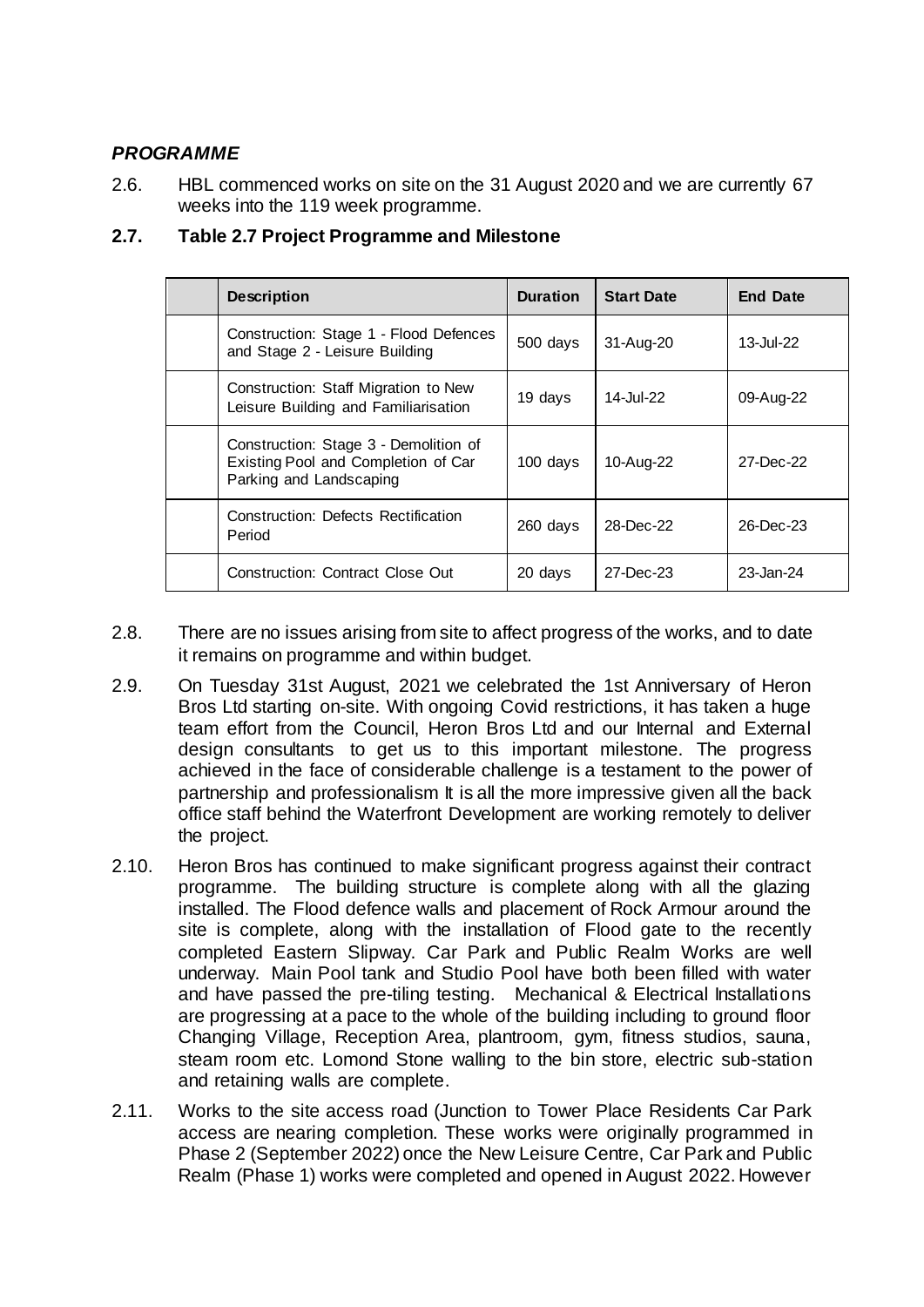as Granite Kerbs and Granite Pavers purchased several years ago by the Council from the CHORD Contractor, this opened up the opportunity to bring forward these works by 12 months.

- 2.12. Currently onsite the following activities are progressing at a pace: Tiling to changing village, main pool and studio pool; Fire Stopping works; First Floor and Ground Floor plant room mechanical install; Electrical second fix; Plastering to internal wall; kerbing and drainage channels to the car park, access road and public realm areas; Granite paving to public realm areas; Internal joinery; Rain screen cladding; Painting; installation of Integrated Plumbing Systems (IPS); Electrical second fix; Hand rails along retaining walls 1 & 2; Raised access flooring; External facia and soffit works; Raised access flooring; and Street lighting Heads installed; External facia and soffit works ongoing; Vanity units, lockers and cubicles; Grid ceiling; Rain chain install; Reception desk installed, Heavy duty weights area to Gym being installed and Servery to the Café being delivered.
- 2.13. Whilst the project has made significant progress to date during the past 67 weeks, it's being delivered in the midst of a global pandemic, currently it remains on programme and within budget. However the Project Management Team recognise that issues of a commercial nature will likely emerge given the size and scale of this complex major capital project, and we continue to work closely with all parties to mitigate and minimise the potential impact of these upon the delivery of the works.

# *CORONAVIRUS PANDEMIC (COVID-19) IMPACTS*

- 2.14. Shortly after the Tender evaluation process started, and in response to the emerging worldwide concerns in respect of the Coronavirus Pandemic, the United Kingdom and Scottish Governments introduced emergency legislation and restrictions.
- 2.15. COVID-19 has had a direct impact upon the construction sector and its associated supply chain across the world, and has obviously raised a number of commercial and practical concerns, not only for Contractors, but also for their Clients, including the Council. The HWD Project Team has taken advice from the Lead Procurement Officer for the project, and the wider Procurement Team, in how we might work with the Contractor to deliver upon the Scottish Governments COVID-19 advice, as set out in the various Scottish Procurement Policy Notes (SPPNs) and Construction Policy Notes (CPNs). These policies have been developed to foster a greater sense of partnership working between the Public Sector (Clients) and Private Sector (Contractors) to enable the construction sector to recover from COVID-19, which in turn will assist the recovery of the wider economy at both a local and national level.
- 2.16. We continue to work with the HBL and our Design Consultants to assess the implications and impacts upon the delivery of the construction works. Whilst construction sites and manufacturing premises are allowed to continue to operate, the additional restrictions introduced have a direct impact upon: the number of personnel allowed on site, given social distancing requirements; availability of key construction materials, plant and equipment; and the cost of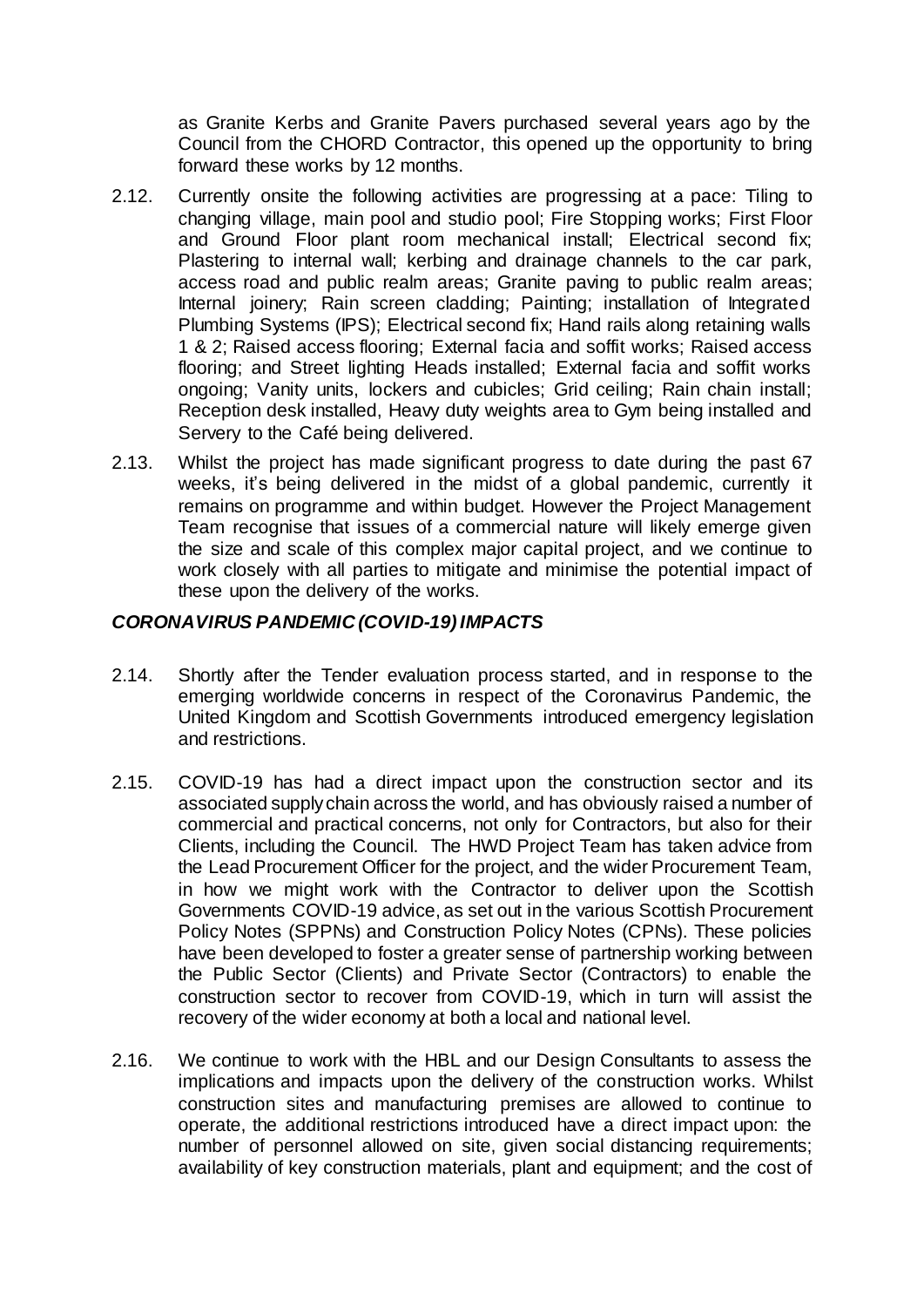procuring the same. Added to this is the fact that, as of midnight on 31 December 2020, the 'Transition Period' giving effect to the UK's withdrawal from the European Union came to an end, and we are now in a new trading relationship with the EU.

2.17. Recent market analysis e.g. the Scotland Excel 'Brexit COVID-19 Recovery April 2021' notes that:

#### '*Impact on Construction Portfolio*

*'In respect to Building and Timber and Electrical Materials, several price increases have been submitted to Scotland Excel.*

*'All suppliers provided compelling evidence during the recent price variance process to demonstrate supply chain increases on a wide range of building and timber products available via the framework. This evidence was in the form of price increase letters and independent reports from our suppliers' supply chains advising of unprecedented and ongoing difficulties, particularly in the timber market. Timber materials are suffering worldwide-shortages, with prices continuing to rise monthly. There are restrictions on products and on the volume in which products can be purchased. The market is becoming demand-driven, and suppliers are being forced to either pay the ever-increasing price or simply not have stock.*

*'Brexit has impacted the cost of bringing materials into the UK. Suppliers report significant increases in container costs. There are conflicting reports, with some stating they have doubled, and others quadrupled since October 2020. Further issues stem from shipping lines/hauliers refusing to ship to the UK due to possibility of port delays. What is clear is that it is more difficult and more expensive to bring materials into the country.*

*'The combination of all the above is causing concern, however to date contracts awarded have been honoured and there is optimism that the situation will have settled in around 3-6months time.*

*'A more pressing concern is around supplier's ability to supply going forward, particularly at framework rate (which cannot be amended prior to its expiry). The User Intelligence Group (UIG) has been made aware, however any council planning a large purchase over the coming months may wish to consider whether that option can be delayed and/or may wish to consider including pricing models (for example if conducting a mini-competition for a longer term contract, they may wish to including a price review to allow some flexibility as opposed to looking for a fixed price). At the very least Councils should be prepared to potentially pay higher pricing in the short term to secure products than they would normally necessarily expect to pay.'*

### *John Muir Way Artwork Public Consultation*

2.18. As part of the Helensburgh Waterfront Development Project works, there is an opportunity for the existing John Muir Way Start/Finish point Art work, currently located on the esplanade opposite Colquhoun Street, to be re-sited and incorporated within the new public realm area created at the widened junction of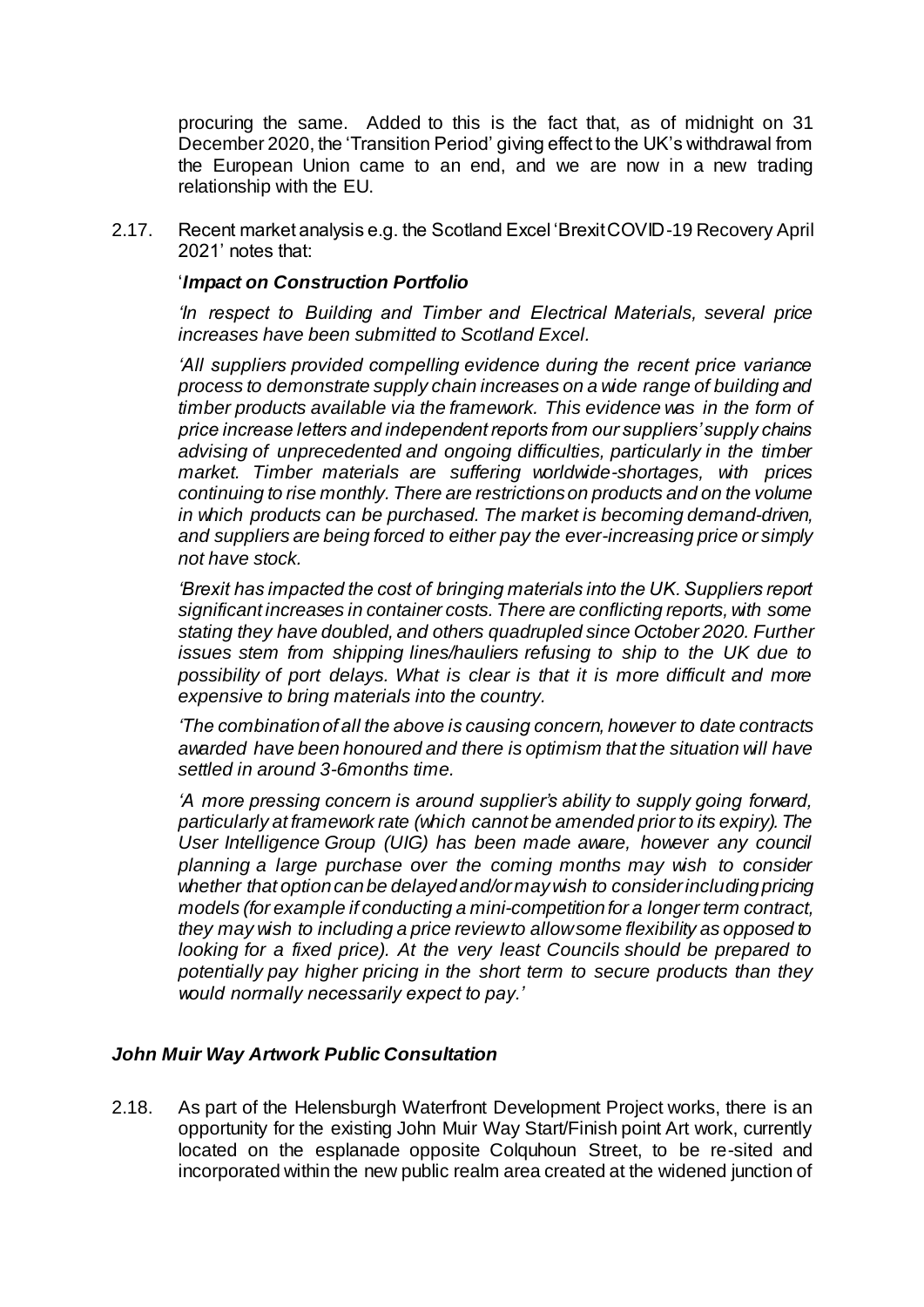Sinclair/West & East Clyde Streets.

- 2.19. The Green Action Trust (GAT), which manages the John Muir Way, has secured funding for the John Muir Way Artwork Study. This study is funded by the Scottish Government, Scotland Loves Local Fund administered by Scotland's Towns Partnership and secured, with a focus on Helensburgh, by the Green Action Trust. The Study/Consultation is being delivered by WAVEparticle, on behalf of the Green Action Trust, and is supported by the Helensburgh Waterfront Development Design Team.
- 2.20. Six online workshops have taken place during April and May to engage the local community in developing a brief for an additional artwork feature for the John Muir Way. An in-person site visit was also attended by a smaller number from the community. The aim is to create greater visibility for the start/finish point of the route and to explore opportunities for this in relation to the Helensburgh Waterfront Development. This study is being led by Peter McCaughey of WAVEparticle who was previously involved in the CHORD scheme Outdoor Museum and existing John Muir Way artwork. The launch workshop was hosted by Helensburgh Community Council with 25 attending. A smaller but substantially-engaged group attended the subsequent workshops where a series of ideas have emerged.
- 2.21. The final report documenting the process followed, ideas captured, alternative locations explored and recommendations going forward, was shared with stakeholder in late September along with a survey asking for feed back on the report and its recommendation.
- 2.22. The results from the recent survey were: 16 responses were received, presenting a range of views on the two location options and on the creative ideas in the report. Comments were made both for and against relocating the John Muir Way start/end point roundel to the new civic space being created at the corner of Sinclair Street and West Clyde Street, and on enhancing this with additional artwork at a range of scales. Comments were also made for and against remaining at the current location on the grassy esplanade. On balance, there was no clear consensus to support relocating the John Muir Way terminus to the new civic space.
- 2.23. The Green Action Trust, have made the decision, that for the time being, the **John Muir Way will remain in its current location.** No additional artwork will be added to the existing artwork, due to the risk/limitations presented by the underlying attenuation tanks. The clearest consensus was in suggestions that the end of the pier would be the optimal location for the John Muir Way, if this was restored at some point in the future.

# **Considerate Constructor Scheme (CCS)**

2.24. As a requirement of the Contract between HBL and Argyll and Bute Council, the contractor is required to register the project under the Considerate Constructors Scheme (CCS), a not-for-profit, independent organisation founded to raise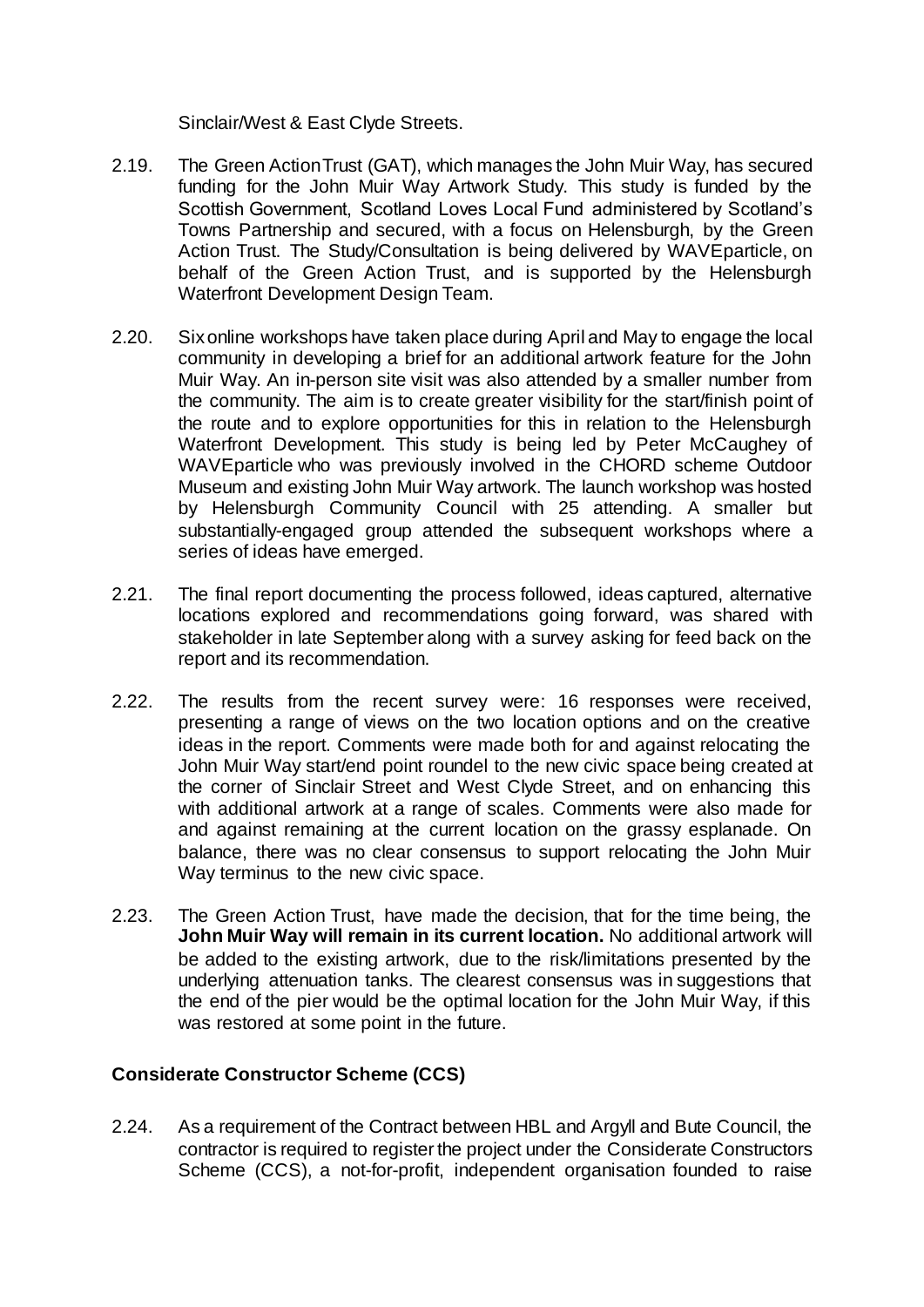standards in the construction industry.

- 2.25. (CCS) Construction sites, companies and suppliers voluntarily register with the scheme and agree to abide by the code of considerate practice, designed to encourage best practice beyond statutory requirements.
- 2.26. During the projects first audit in February 2021,the project received a rating of Excellent, and again on its second audit in August has received a further Excellent rating.
- 2.27. Heron Bros where commended in this recent August CCS audit for extensive COVID-19 protection measures with the introduction of biometric scanner that all employees use for clocking in and out every day. The scanner uses retina recognition and also scans temperature giving a green light to proceed or a red light to leave site. It is linked back to an online system allowing us to monitor or review when necessary.

# *3. Risk*

3.1. The Anticipated Final Cost for the Project includes a construction contingency allowance, as well as a fully itemised and costed Risk Register, which is being managed by the Project Team. The Project Risk Register has been updated to include the potential risk of long term working under some form of COVID-19 restrictions having an impact upon site productivity.

# **4. CONCLUSION**

- 4.1. The Helensburgh Waterfront Development project is a complex, multidisciplinary project that includes a number of: design and construction interfaces; statutory approvals; construction logistics; and utility diversion and upgrading requirements.
- 4.2. Whilst the project has made significant progress to date, given that it's being delivered in the midst of a global pandemic, to date it remains on programme and within budget. However the Project Management Team recognise that issues of a commercial nature will likely emerge given the size and scale of this complex major capital project, and we continue to work closely with all parties to mitigate and minimise the potential impact of these upon the delivery of the works.
- 4.3. As we emerge from COVID-19 and its global impact, this project has helped play an essential part in helping our regional and national economies to recover. The award of this contract to Heron Bros has provided employment opportunities during the construction period, and positive impacts for the local economy in catering to the direct and indirect needs of a major construction site.

### **5. IMPLICATIONS**

6.1 Policy The delivery of this project fits with, as appropriate, the Council's Corporate Plan, Single Outcome Agreement, Economic Development Action Plan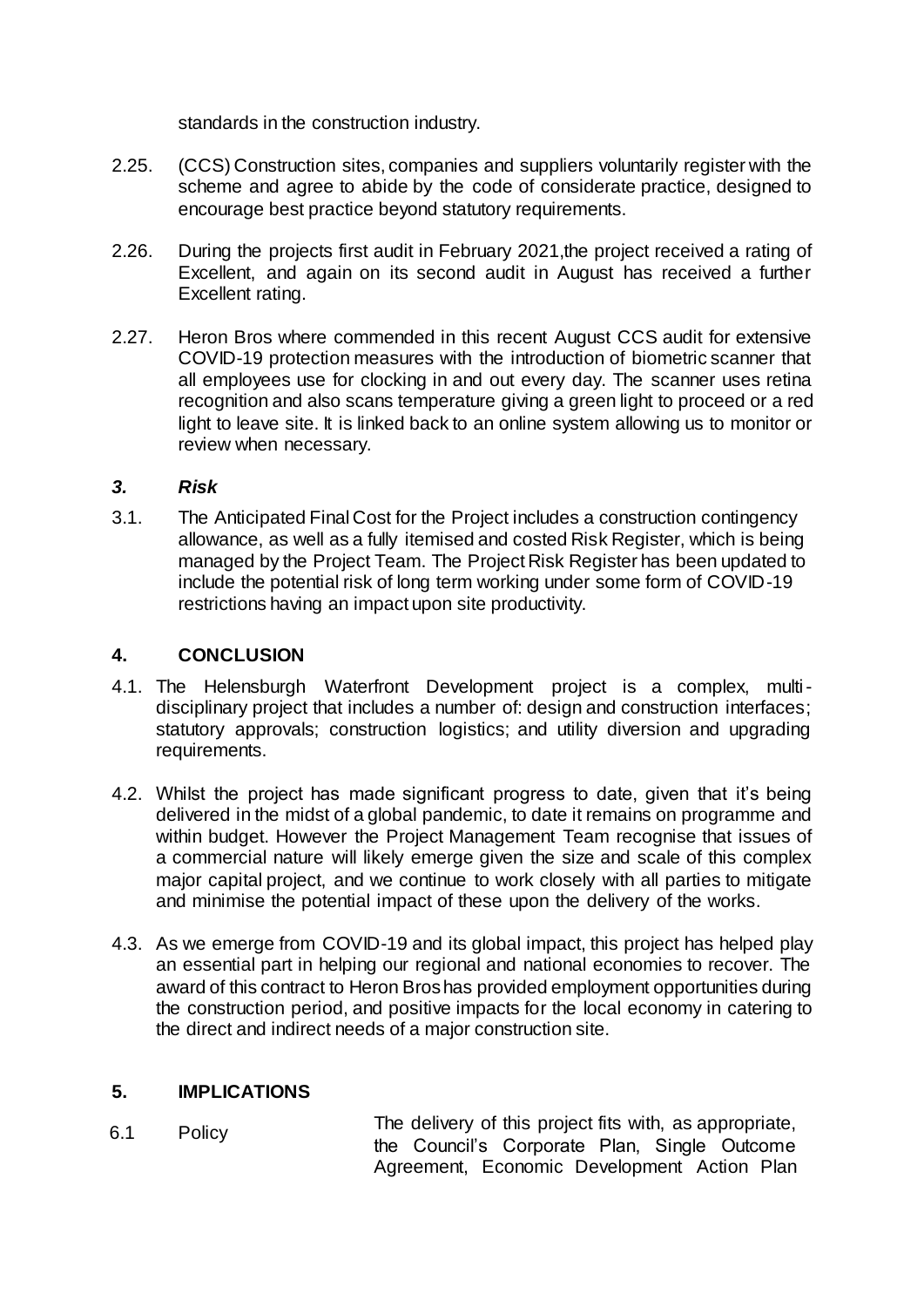and approved Local Development Plan key actions and policy for safeguarding our built heritage and town Centre regeneration.

- 6.2 Financial The current budget of £22,367,314, includes £5million awarded from the UK Government Libor Fund, as well as forecast funds arising from the future retail development. The £100,000 grant funding from SportScotland will be used by the project to support existing plans including adding the movable floor to the studio pool which will be ideal for beginner swimming lessons and providing more inclusive access.
- 6.3 Legal Legal Services will provide support as and when required.
- 6.4 HR The HWD Project Manager continues to project manage the project on a day to day basis, supported by colleagues from other departments of the Council.
- 6.5 Fairer Scotland Duty: Access to the facilities, once constructed, will be covered by either the A&BC Car Parking either the A&BC Car Management Strategy and/or the Live Argyll Operational Business Model for the new Leisure Building. The relevant officers in each organisation will be responsible for undertaking the necessary EqSEIA for these.
- 6.6 Equalities protected characteristics The detailed proposals for the HWD Project have been designed in accordance with the requirements of the Equalities Act (2010) legislation at the forefront, including, as far as practical, the removal of physical barriers preventing access to facilities or services.
- 6.7 Socio-economic Duty Access to the facilities, once constructed, will be covered by either the A&BC Car Parking Management Strategy and/or the Live Argyll Operational Business Model for the new Leisure Building. The relevant officers in each organisation will be responsible for undertaking the necessary EqSEIA for these.
- 6.8 Islands Not Applicable
- 6.9 Climate Change Flood defence works designed and constructed to take account UK Climate Change Predictions, latest being UKCP18, and are also designed and constructed in such a way that they can be extended